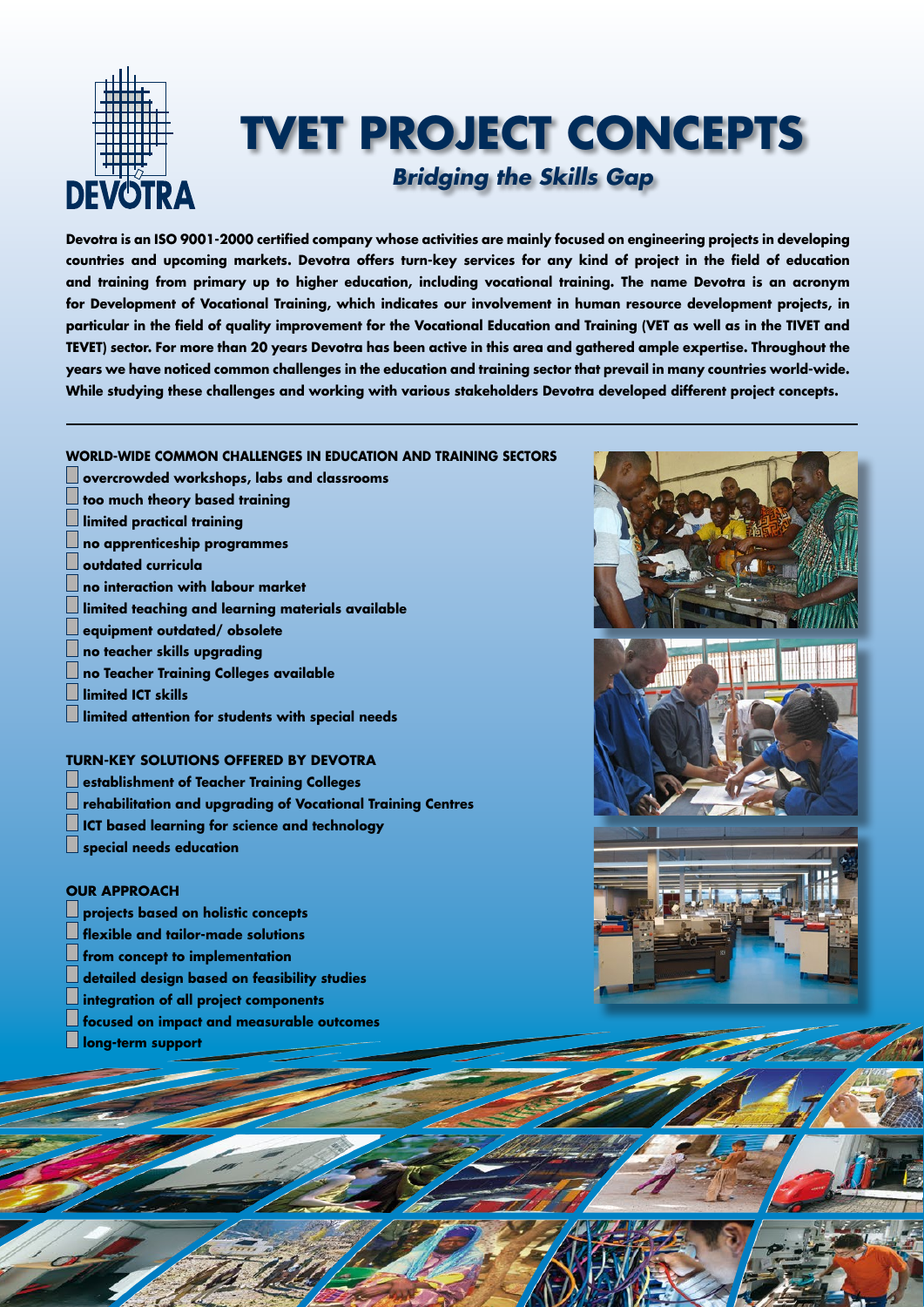# **CREATING A MODERN, SAFE AND IN**

## **UPGRADING OF VOCATIONAL TRAINING CENTRES**

**Many existing TVET systems do not have the capacity to enrol the increasing number of students. Education programmes need to be adjusted to match the continuously changing needs of the economy. Modern labour forces will need to contribute to economic development, as such there is a need to streamline the TVET system with labour market demands. TVET reform and development can be expected to play a strategic role in providing highly skilled artisans, craftsmen, technicians, and technologists for different sectors of the economy.**

**In order to revitalize the vocational education and training sector at different levels, existing technical secondary education schools can be converted into youth polytechnics (supporting vulnerable youth).**

**Vocational training centres and/ or technical training institutes can be converted into Centres of Excellence. These Centres of Excellence will serve as role models for other (satellite) training centres in the area.**

### **CENTRES OF EXCELLENCE BASED ON MODERN TVET MODELS**

- **modular based curricula competency based education and training student-centred learning independent and work oriented learning wide variety of vocational subjects based on labour market and industry needs entrepreneurship development apprenticeship programmes**
- **practical skills training**
- **integration of ICT based learning**
- **introduction of new technologies**
- **continuous upgrading**
- **upwards mobility**

### **THE CONCEPT IS FOCUSSED ON 5 INTERRELATED TOPICS**

- **definition of qualifications and learning outcomes based on local needs**
- **upgrading of curricula and learning materials**
- **training of teachers and management staff**
- **updated equipment related to labour market needs**
- **rehabilitation of facilities to cater for all education requirements**

### **PROJECT COMPONENTS**

- **renovation works to upgrade facilities**
- **fast track sustainable building solutions**
- **supply, installation and commissioning of equipment**
- **supply of spare parts and consumables**
- **technical assistance, including;**
- **staff development**
- **teacher training**
- **overseas fellowship programmes**
- **curriculum development**
- **in-country training**







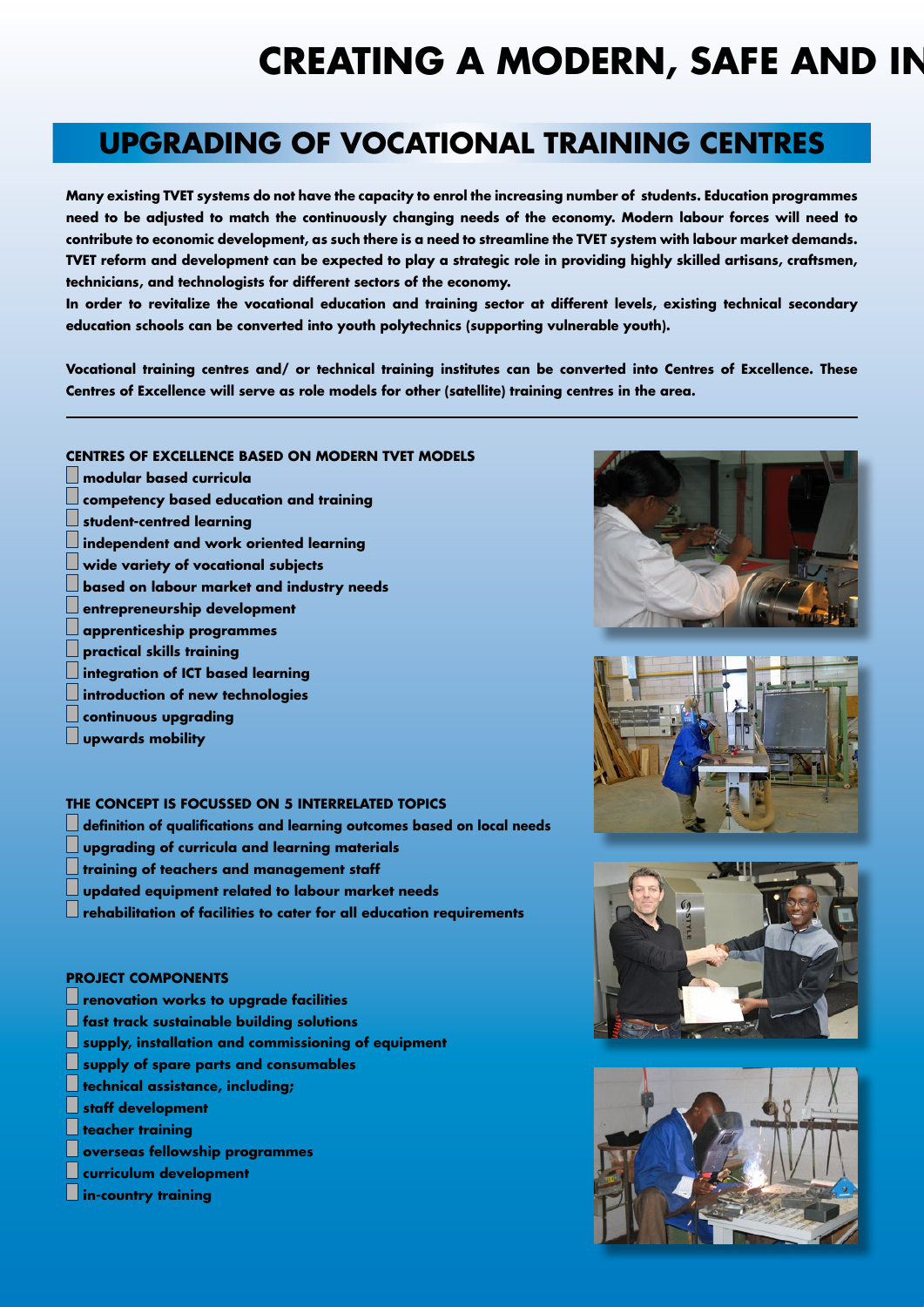# **ISPIRING LEARNING ENVIRONMENT**

### **TURN KEY ESTABLISHMENT OF TEACHER TRAINING COLLEGES**

**Quality of the vocational education and training sector depends, amongst others, on the quality of pedagogical and technical skills of TVET teachers. Often no dedicated Teacher Training Colleges are in place which results in the overall decrease of TVET teaching quality, as teachers are not trained in the practical use of new technologies.**

**In order to improve the vocational education and training sector Devotra has developed a unique turn-key concept for the establishment of a Teacher Training College. The objective of the establishment of the Teacher Training College is to upgrade skills, knowledge and attitudes of TVET teachers in line with the labour market requirements in order to increase employability of TVET graduates. At the Teacher Training College students are trained to become teachers. At the same time the Teacher Training College can provide refresher courses to teachers. The Teacher Training College can also serve as a knowledge centre for TVET.**









### **INTEGRATION OF DIFFERENT PROJECT COMPONENTS**

**project management interim management of the Teacher Training College development of (teacher training) curricula implementation of teacher training programmes provision of management and staff training facility requirements and architectural drawings based on international standards classroom design and workshop lay-outs fast track building solutions supply and installation of equipment provision of spare parts and consumables facility management maintenance missions**

#### **WIDE VARIETY OF EDUCATIONAL TOPICS**

**mechanical building and construction ICT and communication automotive thermodynamics electrical and electronics agriculture business administration hospitality and tourism health and care language education general education topics (mathematics, science, technology)**

#### **PROJECT IMPLEMENTATION IN THREE PHASES**

- **inception phase: feasibility study, training needs assessment and labour market assessment**
- **implementation phase: upgrading of facilities, supplies, logistics and installation of equipment, technical assistance and training**
- **support phase: management support phase and capacity building programme before project hand-over**